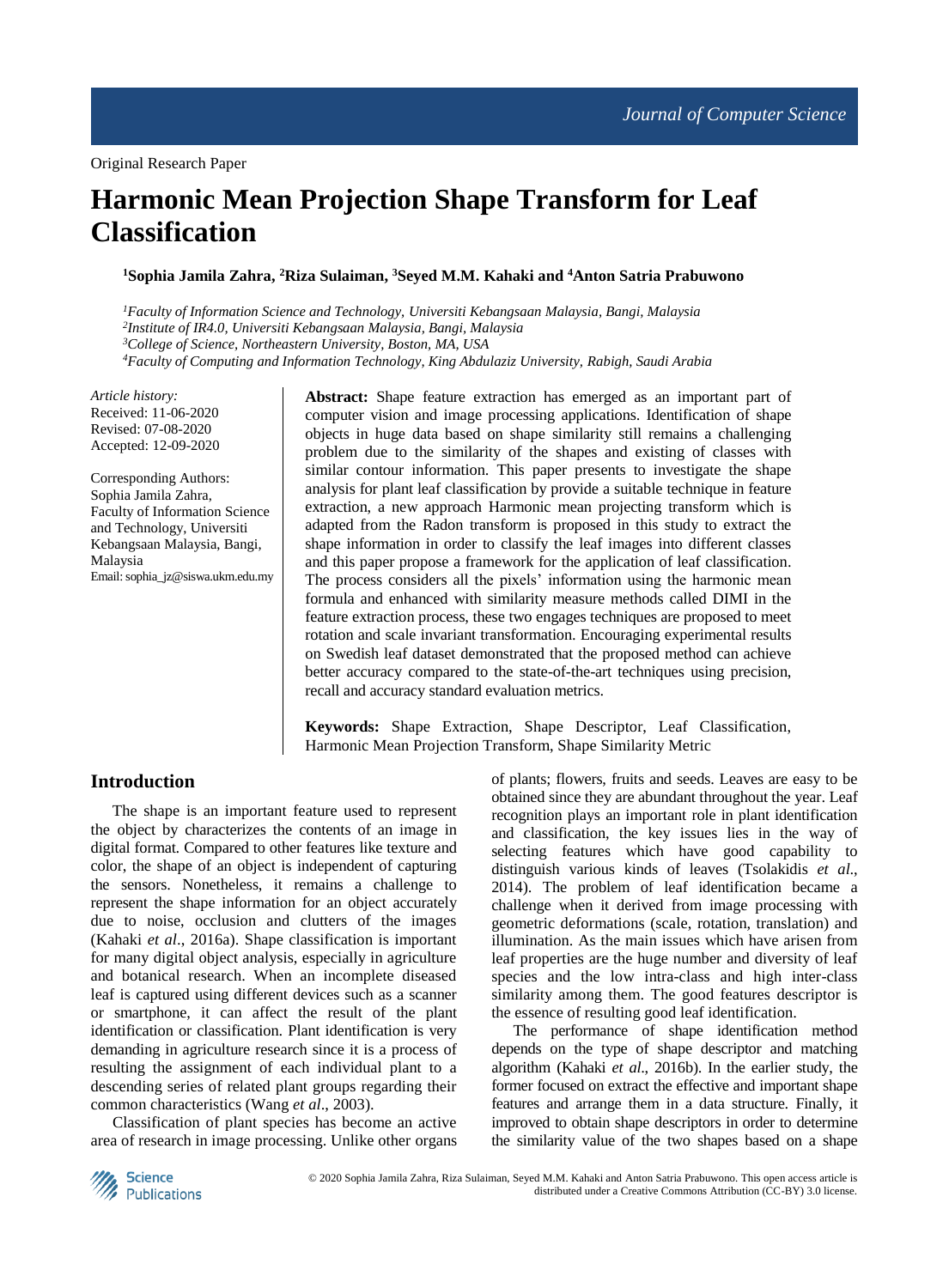distance measure. Eventually, shape description and matching are two important parts of shape classification for identification and retrieval (Zahra *et al*., 2017).

In this study we focus on classification of plant leaves based on the shapes, bring forward a new technique in image transform to extract features of the leaves shape known as Harmonic Mean Transform and engage of a deformation invariant similarity metric known as Distance based Mutual Information are proposed to generate the supportive features to improve the plant leaf classification result. We demonstrate the utility of the proposed framework in plant leaves classification has shown an outperform state-of-the-art shape-based techniques.

## **Related Work**

In the last decades, various methods have been proposed for shape recognition. As in traditional cognition of shape analysis, the similarity between two shapes is measured using global and local features which capture the properties of the shape such as contours and regions (Kahaki *et al*., 2014). Shape signature is one of the prominent hybrid methods between local and global descriptors that cope with certain limitations of each method respectively. Compared to other shape descriptor methods such as shape context and multi-scale shape descriptors; shape signature is able to capture the essential information of the shape. Signatures proposed such as tangent angle, local diameters, centroid distance, complex coordinates and many others (Zhang and Lu, 2004). They are widely used in many shape analysis tasks furthermore it compacts and efficient enough to represent the shape descriptor of images. Nonetheless, some of the time they also failed to discriminate shapes with large differences. Most of the shape signatures are not invariant toward articulation, classic shape signatures still failed to match planar and non-planar images or called isometric transformation of the shape because articulation between two shapes proposes adverse information to signatures. Articulation invariant became one of a challenging problem in shape analysis history since it needs to account for changes of 2D shape. Due to 3D articulations, it could be caused by viewpoint variations or varying effects of imaging process on different regions due to non-planarity. This issue early has solved by (Ling and Jacobs, 2007) who proposed shape context with Inner Distance method (IDSC), instead of using Euclidean distance they used the distance of the shortest path inside the shape. However, shape context still less compact than shape signatures.

In the prior research of multiscale representation, (Adamek and O'Connor, 2004) have proposed Multiscale Convexity Concavity (MCC) representation, the relative displacement of contour point was used to compute the position in the preceding scale level so the properties of convexity and concavity can be measured at different scales. (Alajlan *et al*., 2007) Proposed another multiscale shape descriptor called Triangle-Area Representation (TAR), considered the area of the triangle formed by the boundary points to compute the convexity and concavity at each point at different scales. The uncertainty of the proper triangles used has inspired (Mouine *et al*., 2013), triangle-area representation has associated with side length and oriented angles that termed as Triangle Side Lengths and Angle representation (TSLA), and however, TSLA has achieved the better outcome than TAR.

Then eventually, according to (Wang *et al*., 2015) have proposed a novel shape description and matching method. The proposed method named Multiscale Arch Height (MARCH). In this point, it extracted hierarchical arch heights features at different chord spans from each contour point, then the descriptors are compared using L1-norm based dissimilarity measurement in order to provide fast matching. Based on the result, MARCH obtained higher performance from the state of the art such as MCC, TAR, IDSC and TSLA with accuracy 97.33% conducted on Swedish leave dataset. However, it remained some drawbacks since it relies on the arch on the contour shape, whereas sometimes the condition of the acquired leaf images is not complete due to missing edges caused by noises during image acquisition and extra edges in the inner side of the leaf. These things affects the accuracy and final detection rate. Those are the development of conventional methods based on the boundary, curve and contour.

However, there are still remain problems that couldn't be solved with those elements since they cannot capture shape interior content and they cannot deal with typical disjoint shapes when the boundary may not be available. For those reasons, this study proposes Harmonic mean projection transform as a new method of shape extraction and description and distance based mutual information as measuring their similarity which based on a spatial domain to be able to extract descriptors from the entire of a region so this technique more robust toward any transformation changes. Harmonic mean projection transform is adopted from Radon transform in the way of calculates a function of the image function along the lines. The same thing goes to Trace transform that has a similar calculation to Radon transform yet the functional in Trace transform is not necessarily the integral (Nasrudin and Petrou, 2011).

This paper aims to develop a steady shape description method for random object and leaf shape identification. Similar to the above mentioned some state of the art such TAR and TSLA used triangles region of the triangles and multiscale shape description, while the others such as IDSC used inner distance as the shortest path inside the shape and MARCH that used multiscale shape description method with using arch height function as a measure the curvature surrounding a contour point and utilized a simple L1 norm based as a similarity measurement used for shape matching. Our method focuses on extracting the features of the shapes on the entire object associated with integral measures of all pixels in the image and measure the shape similarity of two images with distance based mutual information.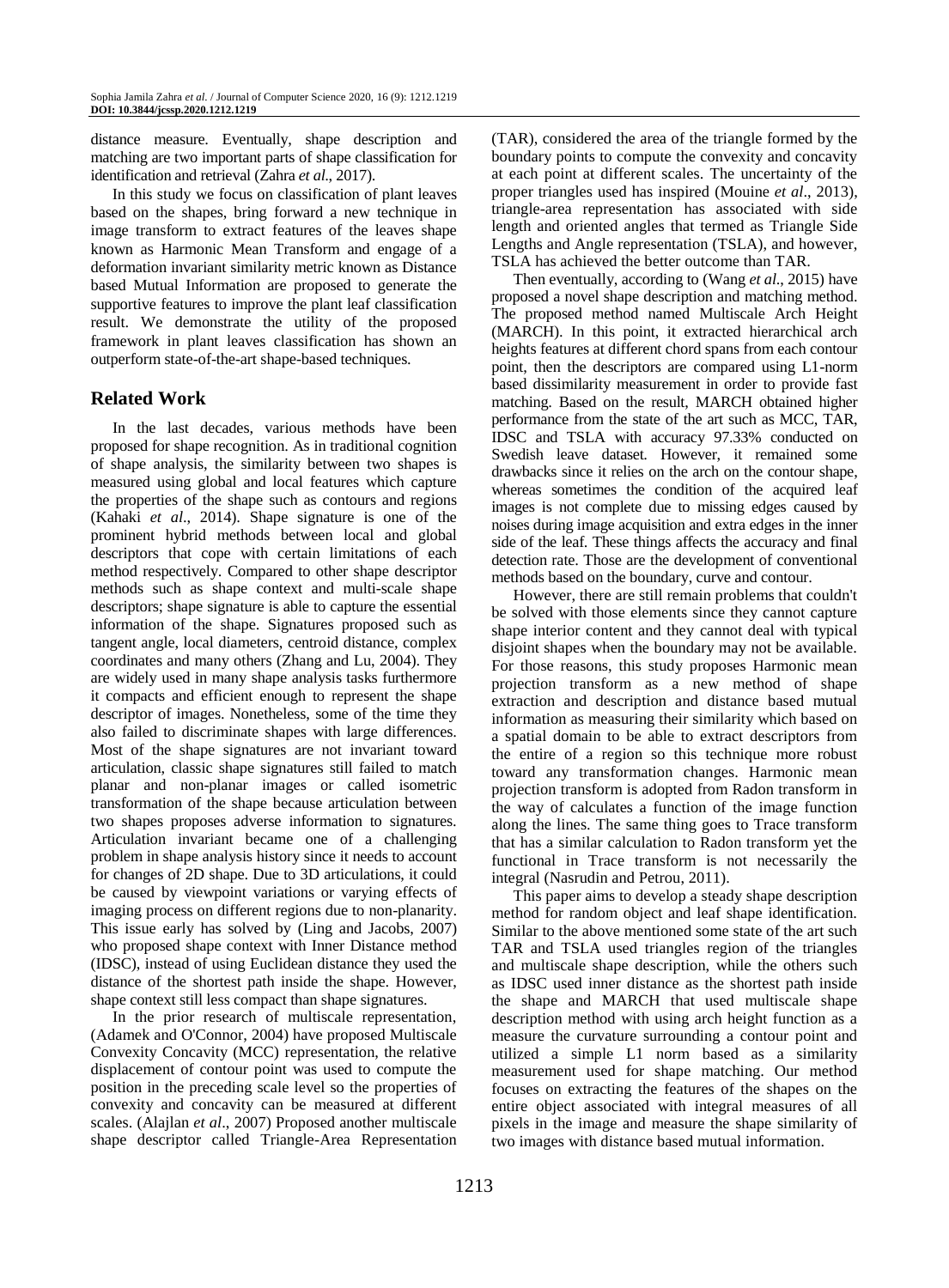Distance-based mutual information is the extension of Mutual Information (MI), MI is a popular method to measure the similarity between two images. MI is a type of similarity measures techniques that have been successfully implemented in areas such as medical imaging, segmentation, image registration, feature-based image retrieval and shape recognition (Alajlan *et al*., 2007; Govender *et al*., 2014). The limitation of MI is it calculated on a pixel by pixel base, means that it only considers the relationship between corresponding individual pixels and ignore those pixels respective neighborhood (Viola and Wells III, 1997). However, it remains an important drawback as the way of comparing images, MI fails to put geometry into account since it only considers the pixel values not the position of the pixel (Russakoff *et al*., 2004). Instead of mapping the pixel one to one correspondence, our method considers all the mutual information on pixels as well as the distances between them. When the intensity varies between the correspondence pixels, but the distance of the shifts remains the same, it indicates that the position of all pixels has changed by the same magnitude of the shifts.

## **Methodology**

In this section, we focus on the shape feature descriptor and similarity measure in order to achieve better classification rate in leaf identification. Swedish leaf dataset is applied in order to measure the shape descriptor then followed by similarity measurement to improve the overall results of shape identification.

The well-known Swedish leaf dataset is one of an important benchmark dataset associated with the leaf classification project at Linkoping University (Söderkvist, 2001) which have been considered in many shape classification and retrieval applications. In the implementation of Swedish leaf dataset for leaf shape identification, the classification rate achieved (>95%) by (Alajlan *et al*., 2007). This article uses Swedish leave dataset to ascertain the performance of the proposed method, Swedish leave dataset is challenging due to a huge variety of plants and many different features need to be considered (Tsolakidis *et al*., 2014). The sample of Swedish leaf dataset collections is shown in Fig. 1.

## *The Proposed Harmonic Mean Projection Transform for Shape Description*

A new image transform, known as Harmonic Mean Transform (HMT) is proposed in this study, for use as a global descriptor method to extract features. By using the harmonic mean function, the signal carries the greater important information in signal acquisition. The selected image is extracted from the whole region where all the pixels are considered and accumulated in order to get a set of features. The harmonic mean of the pixels in the shape is extracted vertically and horizontally then accumulated into sets of vector matrices, each vector matrix contains a set of the sum in HMT which is rotated from zero to 180 degrees as shown in Fig. 2 the features set then dimensionality reduced with Principal Component Analysis (PCA). For the initial step, the input image is undergone background subtraction to select and separate the image from the background which does not belong to the target input. Then feature sets are generated by HMT algorithm, the PCA and FFT are used to reduce the dimension and extract the important information of features matrix. Figure 2 shows how HMT matrix is extracted from the image, which the features utilized in two sides, horizontal has presented with ' $y_i$ ' and vertical has presented with ' $x_i$ '. Each horizontal and vertical line contains the integral sum of harmonic mean. Considering the image as a function '*f*(*x*,*y*)', the HMT formulation is defined as Equation 1:

$$
Hf(A, \theta) = \iint_{-\infty}^{\infty} Har(f(x, y)) dx dy.
$$
 (1)

$$
HMT = \int_{-\infty}^{+\infty} \left( \sum_{i=1}^{i=n} \frac{1}{x_i} \right)^{-1} dx,
$$
  

$$
HMT = \int_{-\infty}^{+\infty} \left( \sum_{i=1}^{i=n} \frac{1}{y_i} \right)^{-1} dy
$$
 (2)

While the Equation 2 describes the function of '*f*(*x*,*y*)', where ' $x_i$ ' is the pixel value in location '*i*' to '*n*' generated from a horizontal line or row direction and '*yi'* is the pixel value in location '*i*' to '*n*' generated from a vertical line or column direction.



**Fig. 1:** Sample of Swedish dataset with 15 species of leaves shape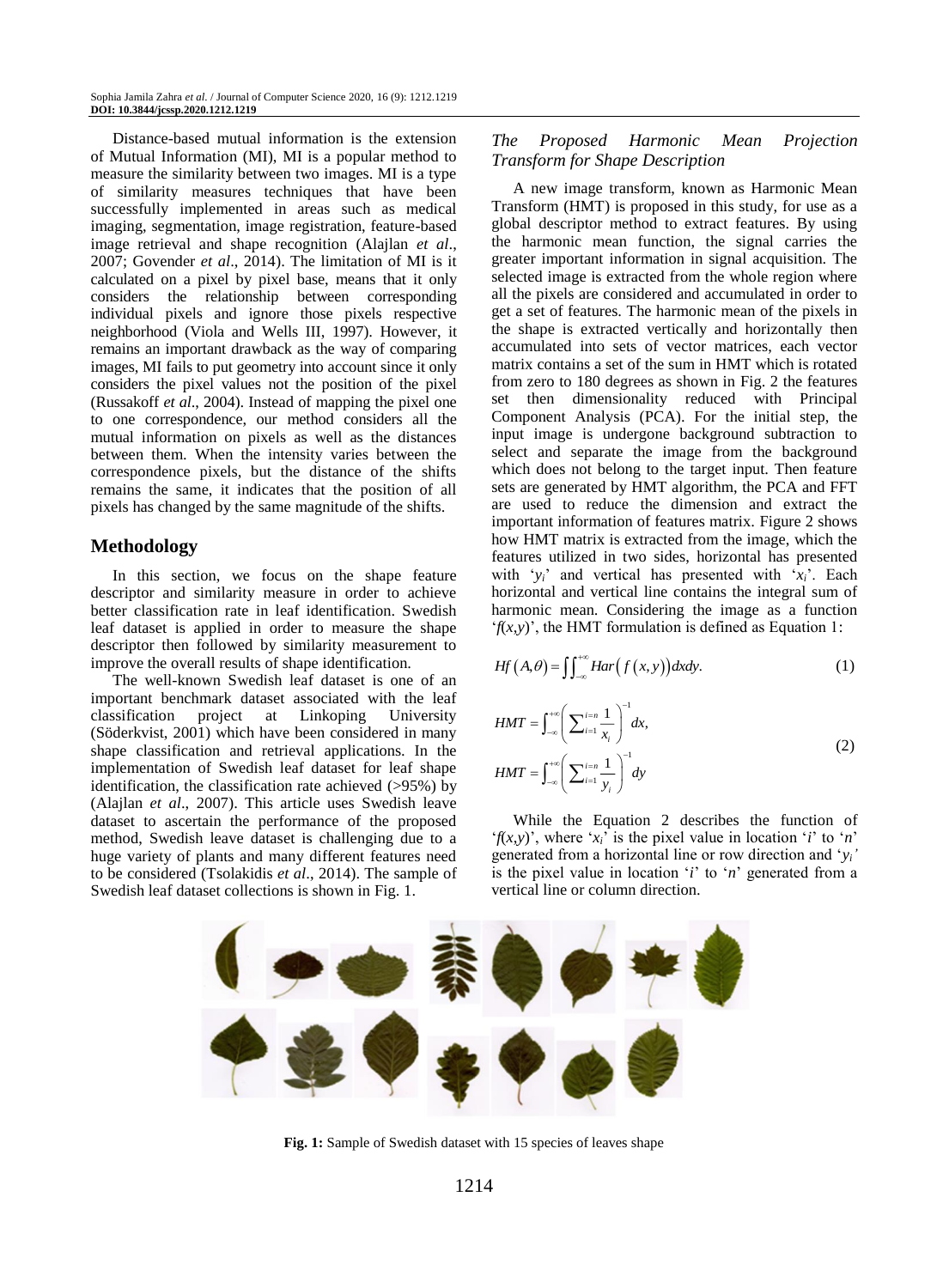

**Fig. 2:** Harmonic mean feature extraction

#### *Distance based Mutual Information (DIMI)*

A new similarity metric called Distance based Mutual Information (DIMI) is proposed as a supportive method of Harmonic mean transform, DIMI is adopted from the existing similarity metric methods such as SAD, LSAD, SSD, NCC and many more. As similarity metrics are the main section of many computer vision and signal processing techniques, the idea to improve these metrics is particularly enhance the final application performance result.

Robust and invariant similarity metric can improve the final results significantly. Thus, it is very important to have an appropriate similarity measure technique to describe the image features. Mutual Information has proven to have good results for 2D active shape recognition incorporated with Fourier descriptor (Govender *et al*., 2014). In the implementation of many image processing applications, such as classification, image matching and retrieval, there must be always two input images as a source and the target that need to be quantified the similarity between them in order to obtain the final results. Distance-based Mutual Information (DIMI) is proposed in this study as the extension of mutual information which is able to extract the features from both source and model images to improve the accuracy of the result. The goal is to measure the similarity between features from HMT image and features from the model image which are defined based on available images from all classes in the dataset. The proposed approach ensures all the mutual information of the pixels and the correspondence distance are invariant toward all image rotations and deformations. In the implementation, DIMI similarity measurement was evaluated using 100 images sourced from USC-SIPI dataset in order to ensure the performance of DIMI prior to executing into the shape identification process. As shown in Fig. 3 considering the '*R*' and '*T*' as two input vectors extracted from the input images with the length of '*N*' and '*M*' are considered as depicted.

Based on those vectors, the initial joints histogram matrix is defined as '*I* (*x,y*)' based on the Equation 3:

$$
I(x, y) = I(R(r_i), T(t_j)), i \in [1, m], j \in [1, n],
$$
\n(3)

Where:  $m =$  Length (E)  $n =$  Length (T)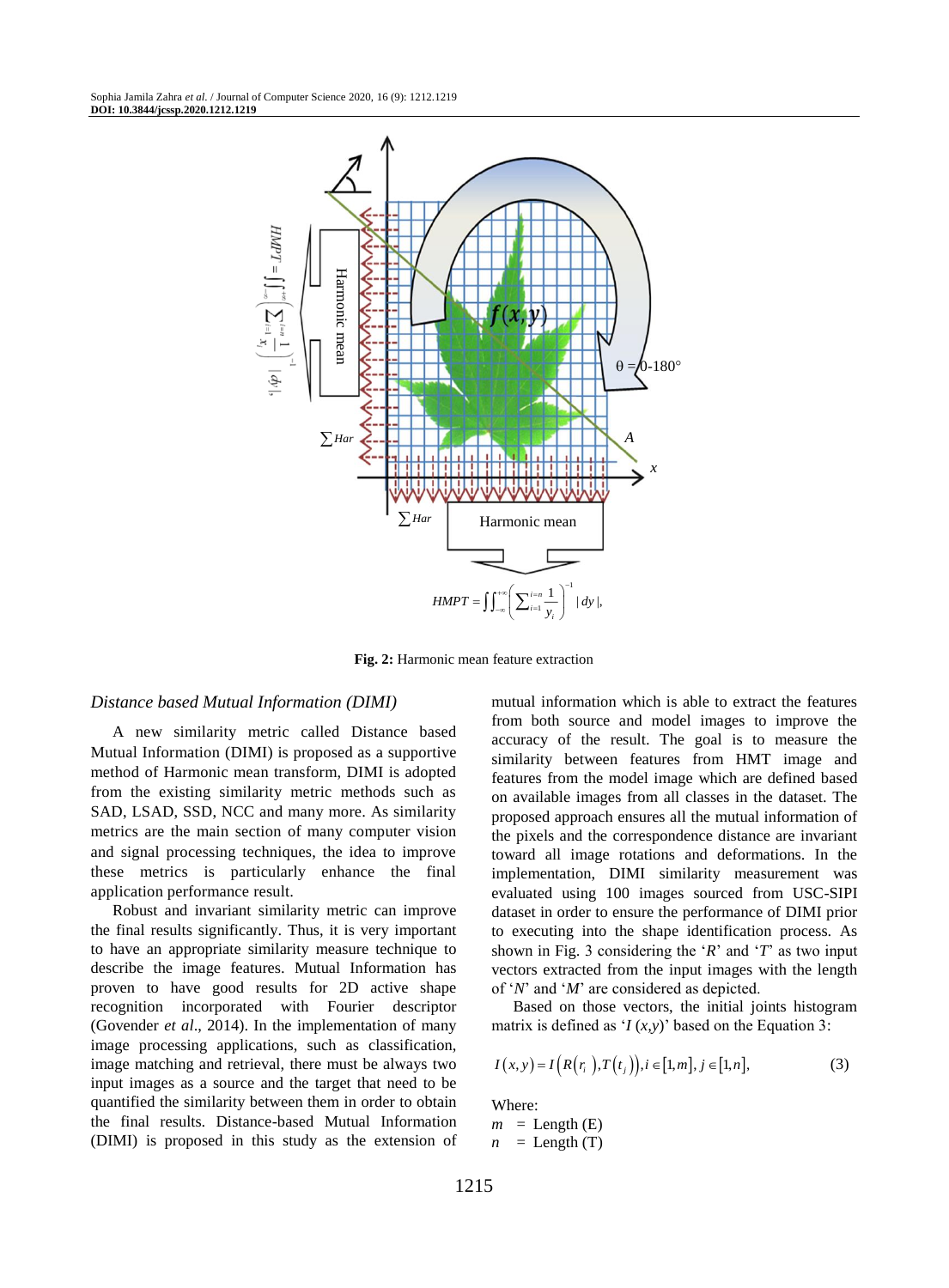

**Fig. 3:** Information extraction from source and target image to measure similarity score

The next is signify the join matrix, as defined in Equation 4:

$$
JMI(x, y) = \sigma_R * \sigma_T * I(x, y) - Dis(x, y),
$$
\n(4)

where,  $x$ ,  $y$  refers to the input vectors  $R$  and  $T$ respectively and  $Dis(x,y)$  indicates the distance value between the gray scale values in *R* and *T* which is defined in Equation 5:

$$
Dis(x, y) = |r_i - t_j|.
$$
\n<sup>(5)</sup>

In order to reduce the sensitivity of the DIMI method towards the illumination variation, the standard deviation of each input vector is calculated and considered in JMI matrix which is defined as Equation 6:

$$
\sigma_R = \sqrt{\frac{1}{N} \sum_{m=1}^{M} (x_m - \mu_R)^2},
$$
  
\n
$$
\sigma_T = \sqrt{\frac{1}{N} \sum_{n=1}^{N} (x_n - \mu_T)^2},
$$
\n(6)

where,  $\mu_R$  and  $\mu_T$  are the mean for vectors *R* and *T* respectively. *M* represents the number of pixels in *R* and *N* indicates number of pixels in *T*. In the next step,  $S(x, y)$ matrix which is final joint mutual information matrix is achieved as depicted in the Equation 7:

$$
S(x, y) = V * JMI(x, y)
$$
\n(7)

The distance between pixels is strengthened with the importance intensity variation for both R and T. Since the pixel's intensity is its brightness, the elements in the intensity matrix represent various intensities, or gray levels variations. So, the intensity variation is considered as one important factor value. It presents as in the Equation 8:

$$
v = \frac{1}{N+M} \sum_{n=1}^{N+M} |x_n - \mu|^2
$$
 (8)

where,  $\mu$  is the mean in both  $R$  and  $T$  vectors. Finally, mutual information formulation using proposed join mutual information matrix is applied to calculate the DIMI value as presented in Equation 9:

$$
DIMI(x, y) = \sum_{y \in Y} \sum_{x \in X} p(x, y) \log \left( \frac{S(x, y)}{p(x) p(y)} \right)
$$
(9)

#### **Experiments and Results Discussion**

In the evaluation of the shape identification, the performance conducted by integrating the features extracted from the proposed HMT method and the features obtained from the DIMI, then we compare them with the state-of-the-art methods, including TAR (Alajlan *et al*., 2007), MCC (Adamek and O'Connor, 2004), TSLA (Mouine *et al*., 2013), IDSC (Ling and Jacobs, 2007) and MARCH (Wang *et al*., 2015). To measure the performance of the proposed shape descriptor, the Swedish leaf dataset is conducted which contains 15 classes and each class consists of 75 images.

Figure 4 presents the proposed algorithm including the feature extraction and similarity measure to generate shape identification framework.

For all features extracted from input images are through background subtraction process then it stored in a set of array feature matrix. The HMT method process is conducted to extract all the features where every set of feature matrix contains an angle feature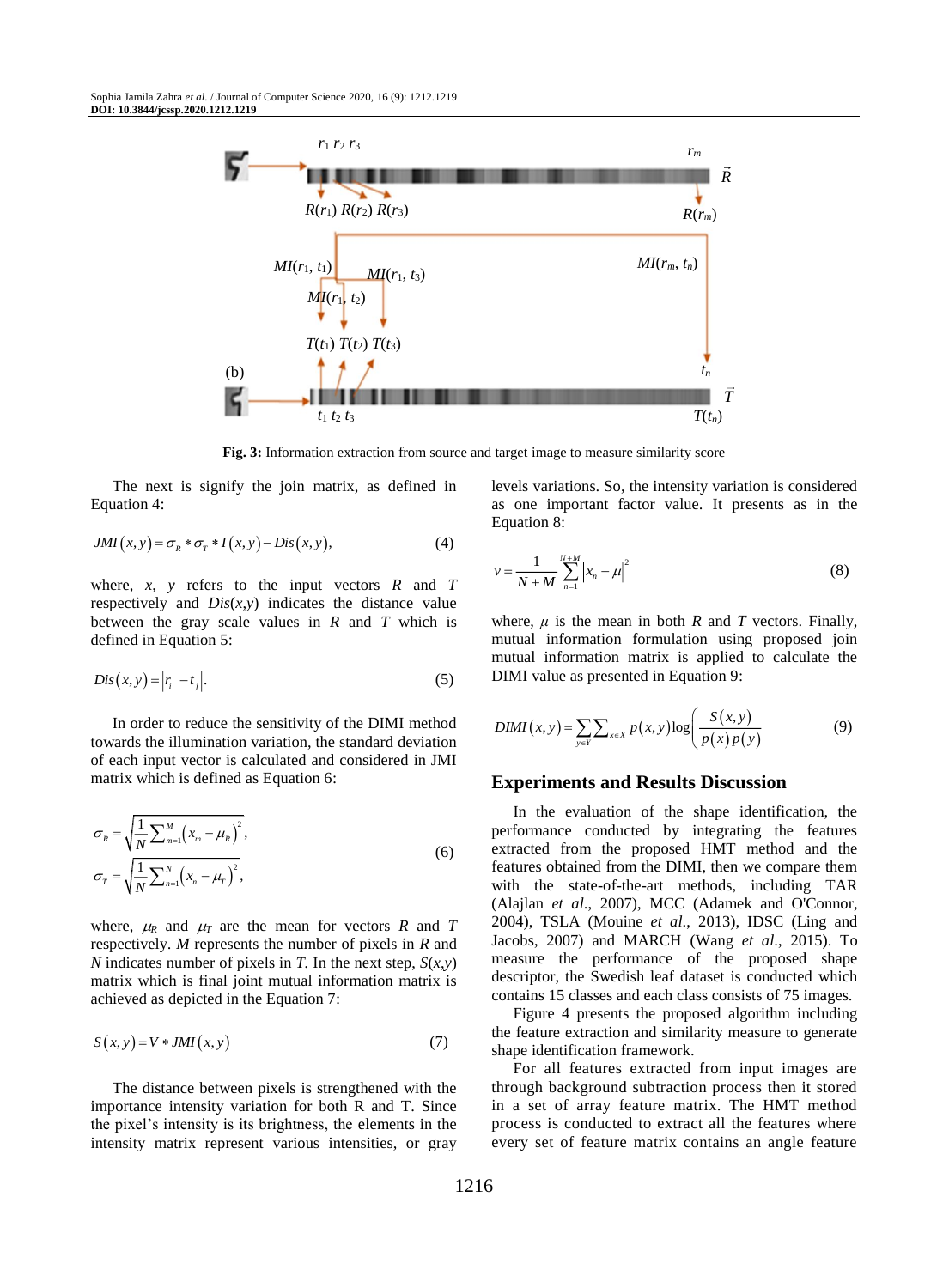descriptor from 0 to  $180^{\circ}$ C. This technique applied in order to tackle the rotation invariant due to most of images have undergone some transformation changes such as scale, rotation and point of view.

Mainly, each image consists of 180 columns of feature matrix, multiplied by 278 for the whole images in one dataset. This huge numbers then dimensional reduced by Principal Component Analysis (PCA). In the other side, the set of feature matrix done by DIMI process is combined with HMT feature matrix. In order to verify this proposed method, we use neural network to get the classification rate.

Table 1 presents the neural network parameter setting used to train all the data input.

In this experiment, the number of hidden layer is set to 10, due to adding more layers of hidden neurons enable greater system flexibility and processing power, while perform too less hidden neurons could reduce the robustness of the system. Back-propagation algorithm is selected for training since it widely used for classification in neural network, it is the practice of fine-tuning weights and biases throughout the network. The proper tuning of weights obtains lower error rates, it produces the model reliable by increasing its generalization so that we can get the desired output.

The input data are divided into two subsets: Training and testing set. The training is set to 70% of the whole data, it utilized to compute the gradient and update the weights. The network begins to over fit the data, the error on the validation set also come up, after the specified number of iterations and validation error arise, when the training is stop and the weights with minimum validation errors are return as the final neural network structure. When the parameter level is set to 70% of the whole data for training, it means the remain 30% of the data is utilized for testing separately. The benefit of back-propagation algorithm can calculate the gradient of a loss function that relates to all weights in the network and it's suitable

|  |  |  | <b>Table 2:</b> The measures for multi-class classification |  |
|--|--|--|-------------------------------------------------------------|--|
|--|--|--|-------------------------------------------------------------|--|

to train a multi-layer neural network in learning arbitrary mapping of input and output.

To evaluate the classification results, standard evaluation techniques such as precision-recall, f-measure and average accuracy are applied in below paragraph. Table 2 shows the measurement for multi-class classification by (Sokolova and Lapalme, 2009), where an individual class Ci the assessment is specified by the *tpi*, *fni*, *tni*. Accuracy, Precision, Recall, F-measure are calculated from the counts for *Ci*.



**Fig. 4:**The framework of shape extraction and similarity measurement for shape recognition

**Table 1:**Artificial neural network parameter setting for classification

| Parameter properties    | Value            |
|-------------------------|------------------|
| Number of hidden layers | 10               |
| Algorithm               | Back-propagation |
| Number of training      | 70%              |
| Number testing          | 30%              |

| Measure         | Definition                                                              | Description                                                                                 |
|-----------------|-------------------------------------------------------------------------|---------------------------------------------------------------------------------------------|
|                 | $\sum_{i=1}^l \frac{tp_i + tn_i}{tp_i + fn_i + tp_i + fp_i}$            |                                                                                             |
| Average couracy |                                                                         | The average per class efficacy of a classifier                                              |
|                 | $\frac{\sum_{i=1}^l \frac{tp_i}{tp_i + fp_i}}{tp_i + fp_i}$             |                                                                                             |
| Precision       |                                                                         | An average per class agreement of data class labels with a classifier                       |
|                 | $\frac{\sum_{i=1}^l\frac{tp_i}{tp_i+fn_i}}{P_i+fn_i}$                   |                                                                                             |
| Recall          |                                                                         | An average per class effectiveness of a classifier to identify class labels                 |
|                 | $\frac{(\beta^2+1) Precision_M Recall_M}{\beta^2 Precision_M Recall_M}$ |                                                                                             |
| F-Measure       |                                                                         | Relations between data positive labels and those given by a classifier on average per class |
|                 | Source (Sokolova and Lanalme, 2009)                                     |                                                                                             |

Source (Sokolova and Lapalme, 2009)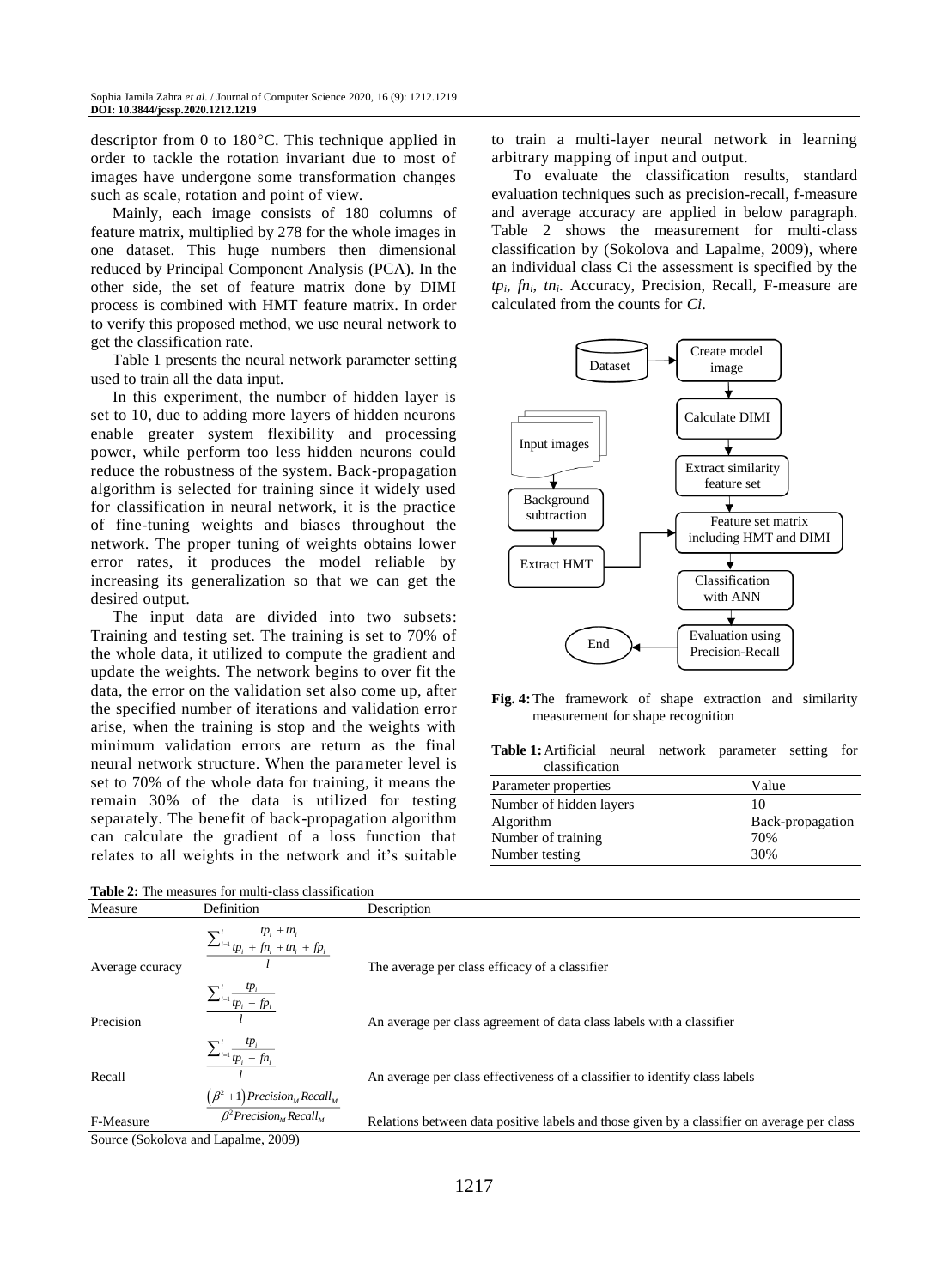Sophia Jamila Zahra *et al*. / Journal of Computer Science 2020, 16 (9): 1212.1219 **DOI: 10.3844/jcssp.2020.1212.1219**

| Method             | Precision | Recall | F-Measure | Accuracy |
|--------------------|-----------|--------|-----------|----------|
| Class <sub>1</sub> | 0.9659    | 0.9971 | 0.9813    | 0.9644   |
| Class <sub>2</sub> | 0.9971    | 0.9990 | 0.9980    | 0.9964   |
| Class <sub>3</sub> | 0.9588    | 0.9981 | 0.9781    | 0.9582   |
| Class4             | 0.9934    | 1.0000 | 0.9967    | 0.9938   |
| Class <sub>5</sub> | 0.9811    | 0.9905 | 0.9858    | 0.9733   |
| Class <sub>6</sub> | 0.9683    | 0.9895 | 0.9788    | 0.9600   |
| Class <sub>7</sub> | 0.9822    | 0.9962 | 0.9892    | 0.9796   |
| Class <sub>8</sub> | 0.9934    | 0.9962 | 0.9948    | 0.9902   |
| Class <sub>9</sub> | 0.9683    | 0.9895 | 0.9788    | 0.9600   |
| Class10            | 0.9962    | 0.9971 | 0.9966    | 0.9938   |
| Class11            | 0.9701    | 0.9895 | 0.9797    | 0.9618   |
| Class12            | 0.9682    | 0.9848 | 0.9764    | 0.9556   |
| Class13            | 0.9934    | 0.9962 | 0.9948    | 0.9902   |
| Class14            | 0.9615    | 1.0000 | 0.9804    | 0.9627   |
| Class15            | 0.9785    | 0.9962 | 0.9873    | 0.9760   |
| Average            | 0.9784    | 0.9947 | 0.9864    | 0.9744   |

**Table 3:** Results of 15 classes with multi-class classification measurement

|  |  |  |  | Table 4: The result of the proposed method and state of the art methods presented as classification |  |
|--|--|--|--|-----------------------------------------------------------------------------------------------------|--|
|  |  |  |  |                                                                                                     |  |

| .      |                        |                            | .            | .                     |        |               |
|--------|------------------------|----------------------------|--------------|-----------------------|--------|---------------|
| Method | MCC                    | 1 A.N                      | ראמת<br>IDSC | T <sub>0</sub>        |        | റാമറ<br>. OCL |
| CR(%)  | $- -$<br>QΔ<br>$\cdot$ | $\cdot$ $\alpha$<br>m<br>. | $\sim$<br>ᅲᆞ | $\sim$<br>۵٢<br>ر .ر. | ن بی ا | 7.44          |
|        |                        |                            |              |                       |        |               |

Table 3 presents the evaluation results of multi-class classification using precision, recall, F-measure and accuracy from 15 classes of Swedish dataset, while the value of those are generate from the confusion matrix such as (tp, tn, fp and fn).

Table 4 presents the classification rate of the proposed method and state of the art approaches. The proposed method achieved slightly higher than MARCH and the other methods. The classification rate obtained from the evaluation method using precision-recall then accumulated with the average Accuracy (ACC) as the calculation has mentioned above.

## **Conclusion**

A new shape transform called Harmonic mean projection transform is proposed as a feature extraction technique. The proposed technique is aimed to overcome the shortcoming available methods in terms of robustness and accuracy. The specific aspects of this study are accomplished by proposing new fundamental techniques as a shape descriptor, similarity metric and leaf classification. Harmonic mean transform and DIMI are engaged to provide better results of leaf classification as a fast and reliable method. The evaluation results using standard evaluation methods tested on Swedish standard dataset indicates that the proposed methods as a part of this study overcome other state of the art techniques in terms of precision, recall, accuracy and classification rate.

The main objective of the shape descriptor technique proposed in this study is to outgrow the weaknesses and improve the existing methods also propose a new technique of shape descriptor for identification purposes. Consequently, the proposed technique compared with the existing method using the same dataset is proposed. This method has worked efficacious toward scale invariant and local deformation.

However, the proposed method is designed to overcome the limitation of the previous techniques in terms of image deformation and rotation, but it is still not successfully robust under high illumination and color changes of the objects.

In the future work, the approach can be extended to identify and improve the available methods such as calculating the chord distance and combine with projection-based technique, furthermore the most of similarity metrics are sensitive to minor image deformation. There has been little work on those things; those might be done in the context of plant classification or retrieval either for global or local shape descriptor area.

#### **Acknowledgment**

The authors would like to thank the Institute of IR4.0 at Universiti Kebangsaan Malaysia for the laboratory facilities. This study was supported by Tabung Agihan Penyelidikan (TAP) Fund grant under grant no. TAP-K007341.

#### **Author's Contributions**

**Sophia Jamila Zahra:** Conduct the research, write the manuscript and perform the analysis.

**Riza Sulaiman:** Supervise the research, support the research funding and edit the manuscript.